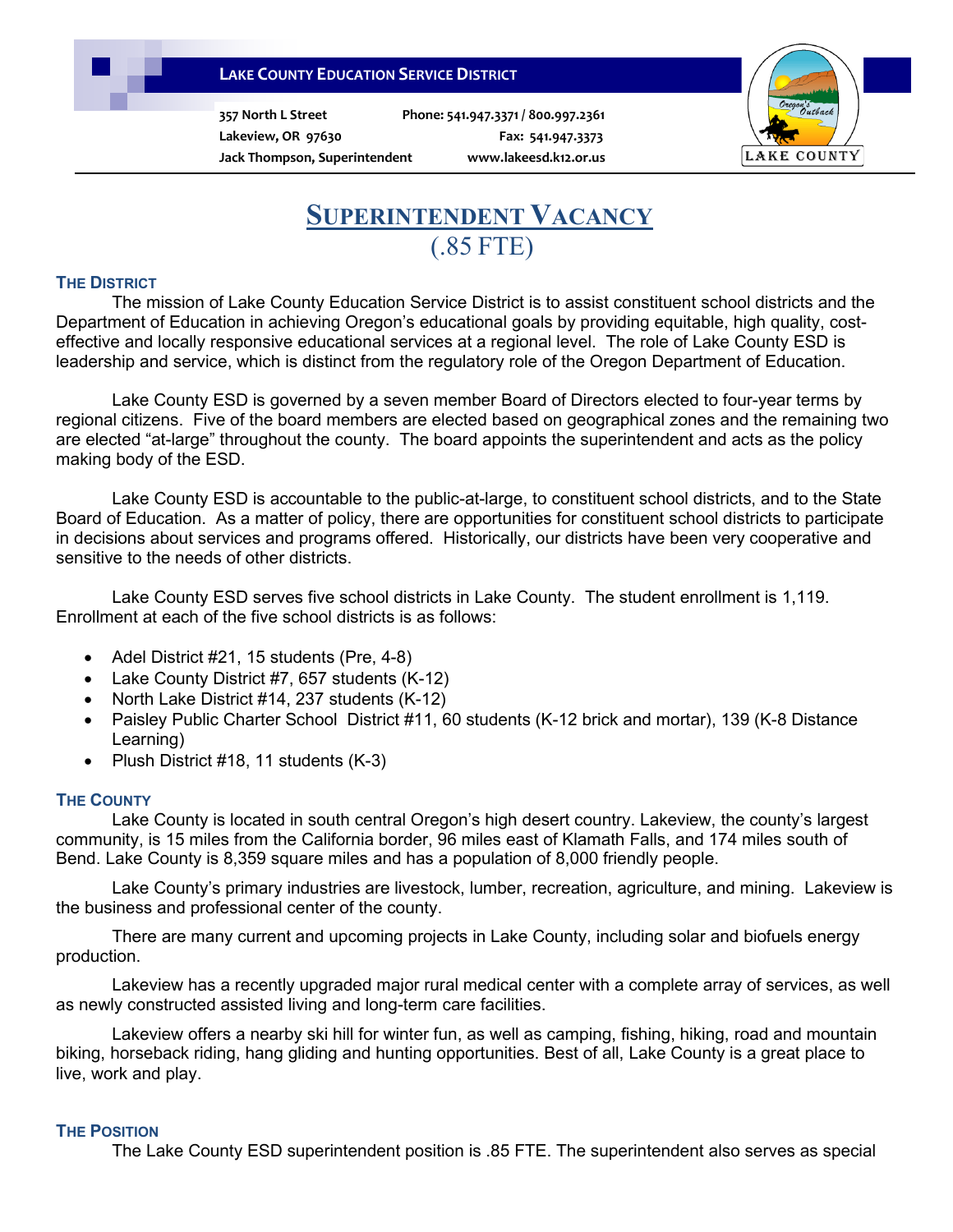education director, school improvement director, and administrator for Adel School Dist.

The superintendent will be responsible for managing a \$2 million general fund budget. Lake Co. ESD is one of five small ESDs in Oregon. Our funding is stable, but also offers the challenge of providing consistent sustainable services to our school districts.

The superintendent will oversee a staff of 19 employees (9 certified and 10 classified staff). The staff at Lake County ESD are a very professional and self-motivated group and take their charge to provide quality services to Lake County students seriously.

Lake County ESD provides resolution service support to 5 local school districts: Lake Co. SD #7, Paisley SD #11, North Lake SD #14, Plush SD #18, and Adel SD #21. The superintendent will be responsible for coordinating resolution services and collaborating with district administration to determine services to be offered.

 The Board of Directors expects that the superintendent will participate as necessary in Oregon Legislative Sessions involving ESD issues, specifically in regard to ESD funding, programs, regional services, as well as other educational issues as they arise.

Lake County is a low population county and qualifies for PERS exempt status.

### **COMPENSATION**

- \$90,000-\$99,000
- Public Employees Retirement System contribution paid by the district insurance, tax sheltered spending account, travel, leave, and professional development benefits as enunciated in policy

## **PERSONAL QUALIFICATION**

- Have strong personal and professional integrity and honesty.
- Have leadership characteristics and professional skills which promote confidence and respect.
- Have strong fiscal management and budgetary skills.
- Understand and appreciate the needs for ESDs in rural Oregon.
- Strong background in Special Education policy and procedure is highly desirable.
- Strong background in curriculum, instruction, and school improvement is highly desirable.
- Have excellent communication skills, both written and verbal.
- Have a strong investment in student success and value the role of special education for students with special needs.

## **EDUCATION & EXPERIENCE**

The candidate must:

- Hold or be eligible for an Oregon Superintendent License
- Successful administrative experience
- Successful teaching or teaching specialist experience
- Have a valid driver's license

#### **LEADERSHIP**

- Able to advocate for education both locally and legislatively
- Able to provide leadership and work cooperatively with Board, staff, and component school districts
- Able to develop trust among districts, staff, and public through honesty and fairness in all actions
- Demonstrates strong decision making skills and involves others in the decision making-process
- Maintains a high level of confidentiality in all aspects of ESD operations
- Has an open, honest, and supportive management style
- Upholds the standard of personal accountability for self and staff
- Able to manage people and resources well